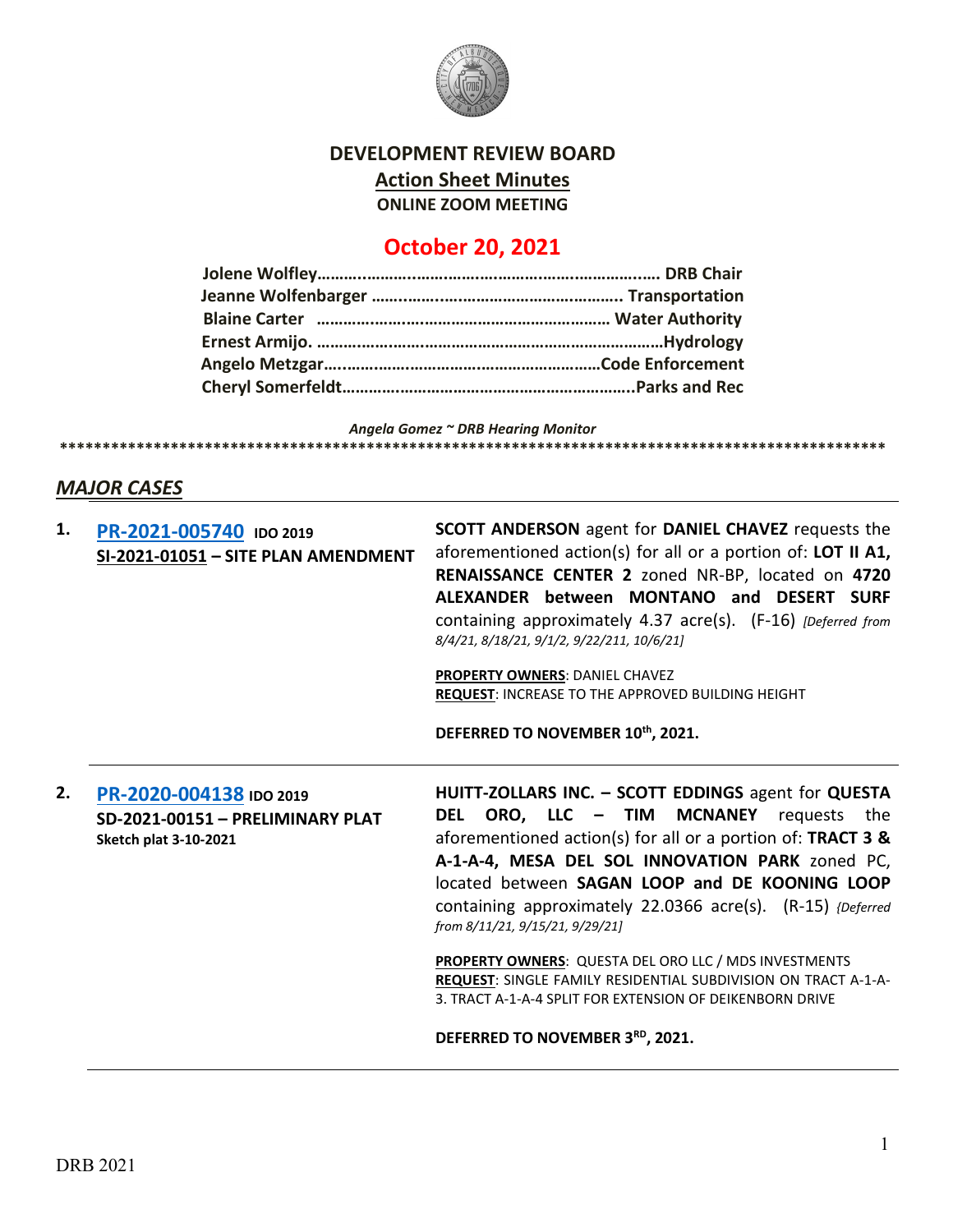**3. [Project #PR-2019-002277-](http://data.cabq.gov/government/planning/DRB/PR-2019-002277/DRB%20Submittals/) IDO 2018 (1002962) SI-2019-00246 – SITE PLAN RESPEC** agent(s) for **RAINBOW PASEO, LLC** request(s) the aforementioned action(s) for all or a portion of **TRACT A PLAT OF TRACTS A, B AND C CANTATA AT THE TRAILS UNIT 2 (BEING A REPLAT OF TRACT OS-4 THE TRAILS UNIT 2 & TRACT A TAOS AT THE TRAILS UNIT 2**)**,** zoned R-ML, located on **OAKRIDGE ST NW between OAKRIDGE ST NW and TREE LINE AVE NW**, containing approximately 3.26 acre(s). (C-9) *[Deferred from 8/15/19, 10/9/19, 12/4/19, 2/5/20, 3/4/20, 4/15/20, 6/3/20, 8/5/20], 9/30/20, 10/14/20, 12/16/20, 2/24/21, 4/21/21, 6/23/21, 8/25/21, 10/6/21]* **PROPERTY OWNERS**: RV LOOP LLC **REQUEST**: 52 UNIT TOWNHOME DEVELOPMENT **DEFERRED TO NOVEMBER 10TH, 2021. 4. [PR-2021-005717](http://data.cabq.gov/government/planning/DRB/PR-2021-005717/DRB%20Submittals/) IDO 2020** *(AKA: PR-2021-005823)* **SD-2021-00162 – PRELIMINARY PLAT VA-2021-00310 – SIDEWALK WAIVER Sketch plat 7-14-2021 RESPEC, JEREMY SHELL** agent for **DR HORTON** requests the aforementioned action(s) for all or a portion of: **TRACT 2 UNIT 2, THE TRAILS** zoned R-ML, **located on OAK RIDGE between UNIVERSE BLVD and TIJERAS CREEK RD** containing approximately 10.4 acre(s). (C-9) *(Deferred from 8/25/21, 9/1/21, 9/29/21]* **PROPERTY OWNERS**: SIERRA HEALTH SERVICES INC & ETAL **REQUEST**: CREATE 72 RESIDENTIAL LOTS AND 7 HOA TRACTS FROM ONE EXISTING PARCEL **DEFERRED TO OCTOBER 27TH, 2021. 5. [PR-2021-005459](http://data.cabq.gov/government/planning/DRB/PR-2021-005459/DRB%20Submittals/) IDO 2020** *(AKA: PR-2021-005861)* **SI-2021-01248 – SITE PLAN Sketch plat 5-19-2021 TIERRA WEST** agent for **CONTRACTORS LEASING LLC/LARRY R. GUTIERREZ** requests the aforementioned action(s) for all or a portion of: **LOT 1A BLOCK 2 SUNPORT PARK REPL OF LOTS 1, 2 & 3 BLOCK 2 and LOT 2-A-1 BLK 2 PLAT OF LOTS 2-A-1, 2-A-2 & 2-A-3 BLOCK 2, SUNPORT PARK,** zoned NR-BP, **located at 2900 TRANSPORT between FLIGHTWAY AVE and WOODWARD ROAD** containing approximately 10.7 acre(s). (M-15) *[Deferred from 9/1/21, 9/29/2, 10/6/211]* **PROPERTY OWNERS**: CONTRACTORS LEASING LLC **REQUEST**: PRELIMINARY PLAT, SITE PLAN REVIEW **IN THE MATTER OF THE AFOREMENTIONED APPLICATION, BEING IN COMPLIANCE WITH ALL APPLICABLE REQUIREMENTS OF THE DPM AND THE IDO, THE DRB HAS** *APPROVED* **THE SITE PLAN. FINAL SIGN-OFF IS DELEGATED TO TRANSPORTATION FOR ADJUSTMENT OF THE CLEAR SITE TRIANGLE OFF OF WOODWARD, AND TO PLANNING FOR FINAL PLAT APPROVAL PRIOR TO FINAL SIGN OFF OF THE SITE PLAN.**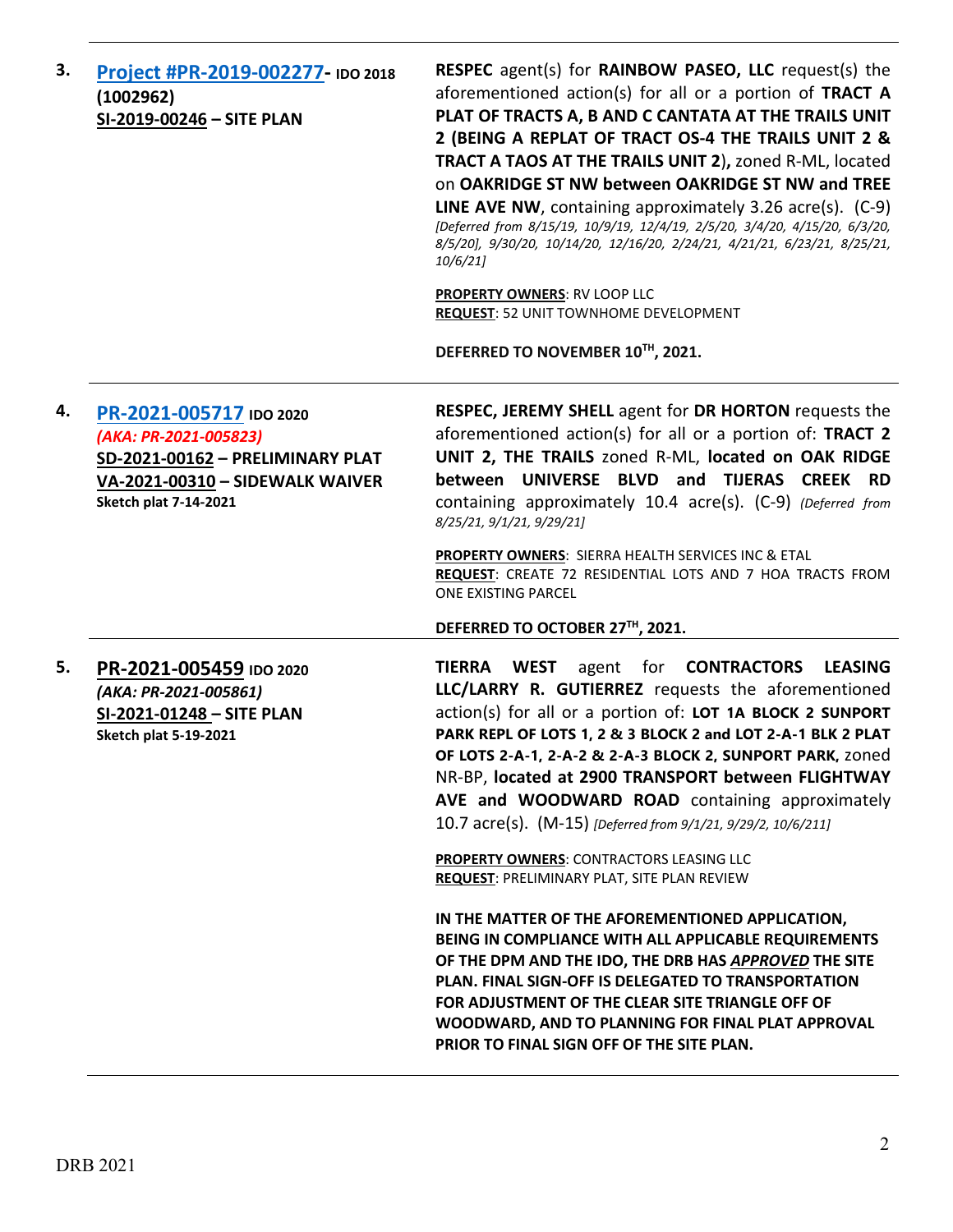| 6. | PR-2021-005414 IDO 2019<br>SI-2021-01031 - SITE PLAN<br>SD-2021-00136 - PRELIMINARY PLAT<br>SD-2021-00137 - VACATION OF PUBLIC<br><b>EASEMENT 90' Drainage</b><br>SD-2021-00138 - VACATION OF PUBLIC<br><b>EASEMENT 10' Utility</b><br>SD-2021-00139 - VACATION OF PRIVATE<br><b>EASEMENT 40' x 30' Access</b><br><b>Sketch plat 5-12-2021</b> | TIERRA WEST, LLC agent for LA MAME LLC requests the<br>aforementioned action(s) for all or a portion of: TRACT F-4-<br>A PLAT OF TRACTS F-3-A, F-4-A & F-6-A, ATRISCO<br>BUSINESS PARK UNIT 3 zoned MX-M, located at 441 & 457<br><b>COORS BLVD between COORS BLVD NW and BLUEWATER</b><br>RD NW containing approximately 8.94 acre(s). (J-10) [8/4/21,<br>8/25/21, 9/15/21]<br>PROPERTY OWNERS: LA MAME, LLC<br>REQUEST: DRB SITE PLAN, PRELIMINARY PLAT, VACATION ACTIONS<br>DEFERRED TO NOVEMBER 3RD, 2021. |
|----|------------------------------------------------------------------------------------------------------------------------------------------------------------------------------------------------------------------------------------------------------------------------------------------------------------------------------------------------|----------------------------------------------------------------------------------------------------------------------------------------------------------------------------------------------------------------------------------------------------------------------------------------------------------------------------------------------------------------------------------------------------------------------------------------------------------------------------------------------------------------|
| 7. | PR-2019-002309 IDO 2020<br>SD-2021-00173 - PRELIMINARY PLAT                                                                                                                                                                                                                                                                                    | TIERRA WEST LLC agent for WYMONT LLC requests the<br>aforementioned action(s) for all or a portion of: LOT 1-A-1<br>PLAT FOR 1-A-1 AND 5-A-1, LA MIRADA SUBDIVISION<br>zoned MX-M, located at 4315 WYOMING BLVD NE<br>between MONTGOMERY BLVD NE and LA MIRADA PL NE<br>containing approximately 15.1868 acre(s). (G-19) [Deferred<br>from 9/29/21]<br>PROPERTY OWNERS: WYMONT LLC/M &M CO<br><b>REQUEST: MAJOR SUBDIVISION PRELIMINARY PLAT</b><br>DEFERRED TO OCTOBER 27th, 2021.                            |
| 8. | PR-2019-002309 IDO 2020<br>SI-2021-01507 - EPC SITE PLAN<br><b>SIGN-OFF</b>                                                                                                                                                                                                                                                                    | CONSENSUS PLANNING, INC. agent for BUTTERFLY<br><b>HOLDINGS, LLC</b> requests the aforementioned action(s) for<br>all or a portion of: LOT A1-A-1, LA MIRADA SUBDIVSION<br>zoned MX-M, located at 4315 WYOMING BLVD NE<br>between MONTGOMERY BLVD NE and LA MIRADA PL NE<br>containing approximately 15.2 acre(s). (G-19) [Deferred from<br>9/22/21, 9/29/21]<br>PROPERTY OWNERS: BUTTERFLY HOLDINGS, LLC                                                                                                      |

**REQUEST**: FINAL SIGN OFF ON EPC AMENDED SITE PLAN FOR LA MIRADA SHOPPING CENTER/WYMONT PLACE SUBDIVISION

**DEFERRED TO OCTOBER 27th, 2021.**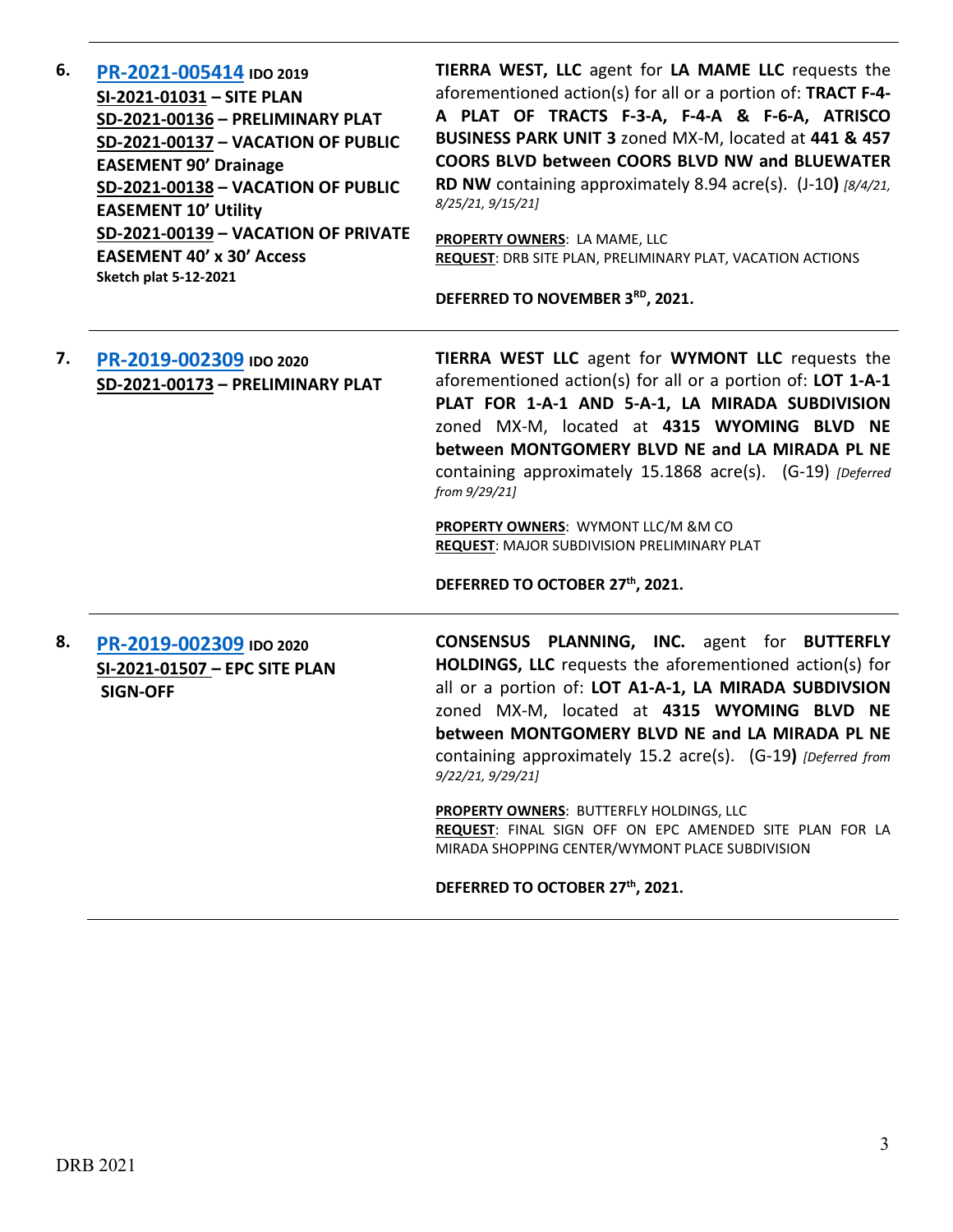**9. [PR-2021-004968](http://data.cabq.gov/government/planning/DRB/PR-2021-004968/DRB%20Submittals/PR-2021-004968_AUG_11_2021%20(Bulk%20P.,%20VPE%20x5)/Application/Bulk_Plat_Submittal_Package%20(1).pdf) IDO 2019 SD-2021-00145 – BULK PLAT SD-2021-00146 – VACATION OF PUBLIC EASEMENT 20' waterline note 3 SD-2021-00147 – VACATION OF PUBLIC EASEMENT 20' waterline note 4 SD-2021-00148 – VACATION OF PUBLIC EASEMENT20' waterline note 5 SD-2021-00149 – VACATION OF PUBLIC EASEMENT Roadway SD-2021-00150 – VACATION OF PUBLIC EASEMENT Storm Drain Sketch plat 1-27-2021**

**BOHANNAN HUSTON INC.** agent for **ELK HAVEN** requests the aforementioned action(s) for all or a portion of: **TRACT B-1 & B-2, LA CUENTISTA SUBDIVISION** zoned R-ML, located on **ROSA PARKS RD NW between UNSER BLVD NW and KIMMICK DR NW** containing approximately 59.0 acre(s). (C-10) *[Deferred from 8/11/21, 8/25/21, 9/15/2, 9/22/21, 10/6/21]*

**PROPERTY OWNERS**: PULTE GROUP **REQUEST**: BULK PLAT, VACATIONS OF PUBLIC EASEMENT

**DEFERRED TO NOVEMBER 3RD, 2021.**

**10. [PR-2021-005573](http://data.cabq.gov/government/planning/DRB/PR-2021-005573/DRB%20Submittals/) IDO 2020 SD-2021-00171 – PRELIMINARY PLAT SD-2021-00172 – VACATION OF PRIVATE EASEMENT SD-2021-00174 – VACATION OF PRIVATE EASEMENT SD-2021-00175 – VACATION OF PRIVATE EASEMENT SD-2021-00176 - VACATION OF PUBLIC EASEMENT SD-2021-00177 - VACATION OF PUBLIC EASEMENT SD-2021-00178 - VACATION OF PUBLIC EASEMENT SD-2021-00179 - VACATION OF PUBLIC EASEMENT SD-2021-00180 - VACATION OF PUBLIC EASEMENT SD-2021-00181** - **VACATION OF PUBLIC EASEMENT**

**BOHANNAN HUSTON INC.** agent for **NETFLIX STUDIOS, LLC, KENNETH FALCON** requests the aforementioned action(s) for all or a portion of: **TRACTS 22-A,22-B,22-C, 26, N, O, Q-1, Q-2, Q-3, OS-7, R, 17, A-1-A-6, MESA DEL SOL INNOVATION PARK I & II** zoned PC, located on **5650 UNIVERSITY BLVD SE** containing approximately 162.78 acre(s). (R-16) *[Deferred from 9/29/21]*

**PROPERTY OWNERS**: CITY OF ALBUQUERQUE, MDS INVESTMENTS **REQUEST**: PRELIMINARY PLAT, VACATIONS OF PRIVATE EASEMENT, VACATIONS OF PUBLIC EASEMENT

**DEFERRED TO NOVEMBER 3RD. 2021.**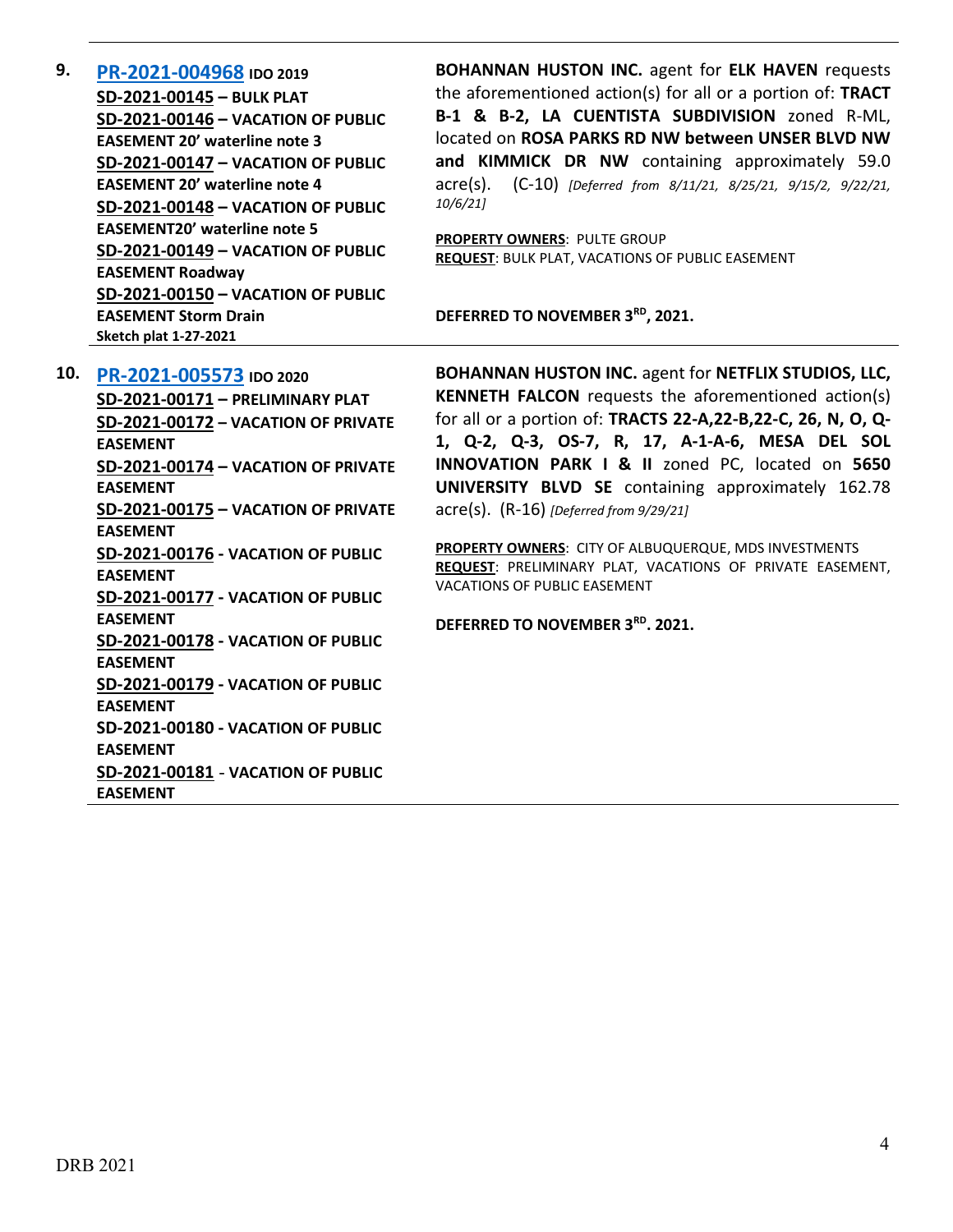**11. [PR-2021-005573](http://data.cabq.gov/government/planning/DRB/PR-2021-005573/DRB%20Submittals/) IDO 2020 SI-2021-01482 – SITE PLAN**

**DEKKER/PERICH/SABATINI – WILL GLEASON** agent for **NETFLIX STUDIOS, LLC, KENNETH FALCON** requests the aforementioned action(s) for all or a portion of: **TRACTS 22- A, 22-B,22-C, 26, N, O, Q-1,Q-2, Q-3, OS-7, R, 17, A-1-A-6, MESA DEL SOL INNOVATION PARK I & II** zoned PC, located on **UNIVERSITY BLVD between EASTMAN CROSSING and MESA DEL SOL** containing approximately 162.784 acre(s). (R-16) *[Deferred from 9/29/21]*

**PROPERTY OWNERS**: CITY OF ALBUQUERQUE, MDS INVESTMENTS **REQUEST**: AN APPROXIMATELY 117.53 ACRE EXPANSION OF THE EXSITING ALBUQUERQUE STUDIOS CAMPUS INCLUDING A NEW PRODUCITON OFFICE, MILL BUILDING AND PRODUCTION SUPPORT SPACES.

**DEFERRED TO NOVEMBER 3RD, 2021.**

## **12. [PR-2021-005629](http://data.cabq.gov/government/planning/DRB/PR-2021-005629/DRB%20Submittals/) IDO 2020 SI-2021-01483 – SITE PLAN**

**DEKKER/PERICH/SABATINI – WILL GLEASON** agent for **KENNETH FALCON** requests the aforementioned action(s) for all or a portion of: **22A, 22B, 22C, AND TRACT P** zoned PC, located on **UNIVERSITY BLVD between EASTMAN CROSSING and MESA DEL SOL** containing approximately 41.3495 acre(s). (R-16) *[Deferred from 9/29/21]*

#### **PROPERTY OWNERS**: CITY OF ALBUQUERQUE

**REQUEST**: AN APPROXIMATELY 18.54 ACRE EXPANSION OF THE EXISTING ALBUQUERQUE STUDIOS CAMPUS INCLUDING A NEW PRODUCITON OFFICE, MILL BUILDING AND PRODUCTION SUPPORT SPACES.

**DEFERRED TO OCTOBER 27TH, 2021.**

### *MINOR CASES*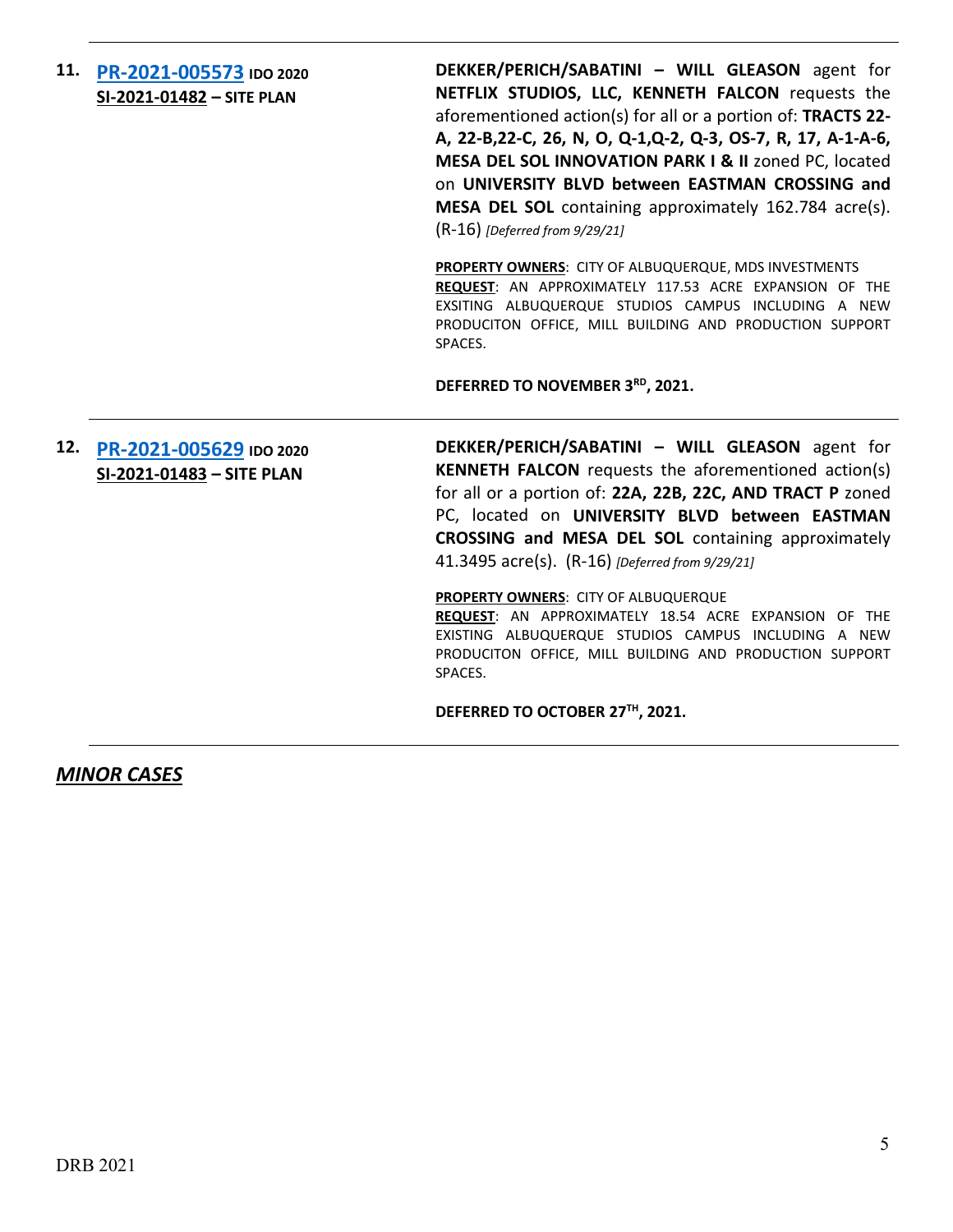**13. [PR-2020-005684](http://data.cabq.gov/government/planning/DRB/PR-2021-005684/DRB%20Submittals/) SI-2021-01516 – EPC SITE PLAN SIGN-OFF**

**DEKKER, PERICH, SABATINI** agent for **MESA DEL SOL INVESTMENTS LLC** requests the aforementioned action(s) for all or a portion of: **Tracts 6, 7 and 14, of the Bulk Land Plat of Mesa Del Sol; Tract 12-A and 12-B, Plat of Tracts 12-A & 12-B, Mesa Del Sol, Innovation Park; Lots 5, 6, 13, 14, 15, 17, and 25 of Bulk Plat For Mesa Del Sol, Innovation Park; Tracts lettered F, J, K, L, M, N, 0, P, R, OS-1, OS-2, OS-3, OS-4, OS-5, OS-6 and OS-7 of Bulk Land Plat for Mesa Del Sol Innovation Park II; Tract lettered 'I-2' Mesa del Sol Innovation Park II; Tracts 22-A, 22-B and 22-C of Mesa Del Sol Innovation Park; Tract lettered A-4 & A-5 of the Bulk Land Plat of Tracts A-1 thru A-6, Mesa Del Sol Innovation Park; Lots numbered 1, 2, 3, 4, 5, 6, 7, 8, 9, 10, 11, 12, 13 and Tracts Lettered A, B, & C, and Tract numbered 1, of the Plat of Mesa Del Sol Montage Unit 3A; Tracts 1-B and OS-5, of the Plat of Tracts 1-A, 1-B, 2-A, 2-B, OS-5 & OS-6, Mesa Del Sol Innovation Park; Tract Q-1, Q-2 & Q-3 of Mesa Del Sol Innovation Park II; Tract A-1-A and Tract 28 of the Bulk Land Plat of Tracts A-1, Mesa Del Sol, Innovation Park; Tract A-6-C-1, A-1-A-2, A-1- A-3, A-1-A-4, A-1-A-5 of the Bulk Land Plat of A-6-C, Mesa Del Sol, Innovation Park; Tract A-1-A-6 and Tract A-1-A-1-A of the Bulk Land Plat of Tracts A-1-A-1, Mesa Del Sol, Innovation Park; Tract 1-A Plat of Tracts 1-A, 1-B, 2-A, 2-B, OS-5 & OS-6 Mesa Del Sol, Innovation Park; Tract G and H, Bulk Land Plat for Mesa Del Sol, Innovation Park II; Tract D-6 Plat of Tracts D-1 thru D-7 Mesa Del Sol, Innovation Park II; Tract 4-C Plat of Mesa Del Sol Tracts 4-A, 4-B & 4-C; Tract 11 DEA Site Bulk Land Plat for Mesa Del Sol, Innovation Park, located generally south of Los Picaros Rd., north of the Pueblo of Isleta, mostly east of Interstate 25, and west of Kirtland AFB**, zoned PC, located on **UNIVERSITY BLVD between EASTMAN CROSSING and MESA DEL SOL BLVD** containing approximately 3,200 acre(s). (Q-15-Z, Q-16-Z, Q-17-Z, R-14-Z, R-15-Z, R-16-Z, R-17-Z, S213-Z, S-14-Z, S-15-Z, S-16-Z, S-17-Z, T-13-Z, T-14-Z, T-15-Z, T-16-Z, T-17-Z, U-13-Z, U-14-Z)) *[Deferred from 9/22/21, 10/6/21]*

**PROPERTY OWNERS**: MESA DEL SOL LLC, CABQ, MDS INVESTMENTS LLC

**REQUEST**: AMENDMENTS to the LEVEL B COMMUNITY MASTER PLAN/ FRAMEWORK PLAN for Mesa del Sol

**IN THE MATTER OF THE AFOREMENTIONED APPLICATION, BEING IN COMPLIANCE WITH ALL APPLICABLE REQUIREMENTS OF THE DPM AND THE IDO, THE DRB HAS** *APPROVED* **THE EPC SITE PLAN SIGN-OFF WITH DELEGATION TO THE WATER AUTHORTIY FOR "RECEIPT AND APPROVAL OF THE ASSOCIATED STANTEC NETFLIX WATER AND SEWER STUDY FINAL REPORT ALONG WITH MAP AND TABLE CLARIFICATIONS AS DESCRIBED IN THE CASE COMMENTS AND TRANSCRIPT" AND TO PLANNING FOR KEYED MAP LABELING ON ROAD CROSS SECTION SHEET TO LABEL CUPLET 2-3 AND LEVEL "B" BOUNDARY, AND FOR FINAL SIGN-OFF. A REVISED AMENDED MASTER PLAN SET SHALL BE PROVIDED TO PLANNING.**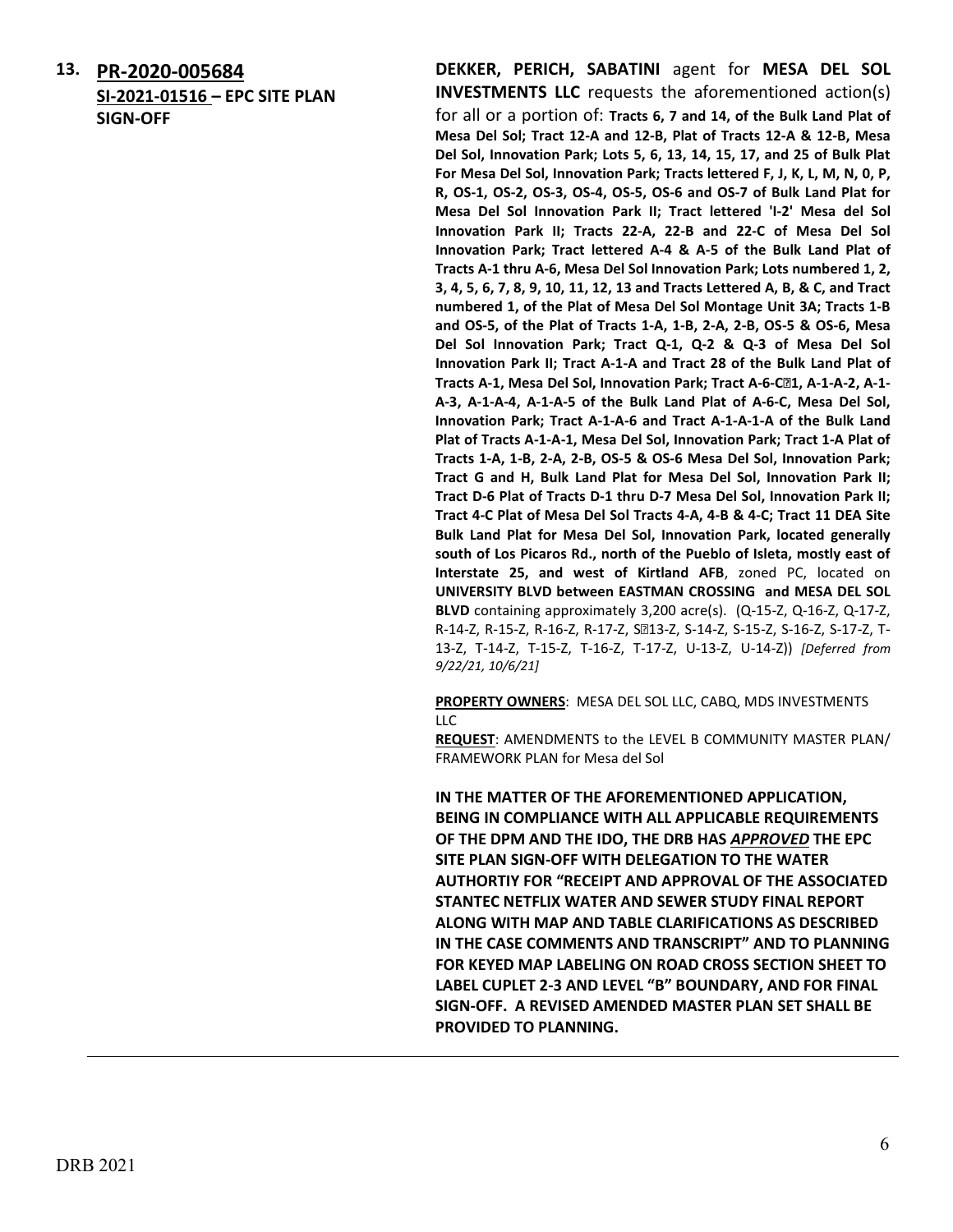|     | 14. PR-2021-005442 IDO 2019<br>SI-2021-01714 - EPC SITE PLAN<br><b>SIGN-OFF</b> | DEKKER, PERICH, SABATINI agent for ROBERT GIBSON<br><b>SEDONA WEST, LLC</b> requests the aforementioned action(s)<br>for all or a portion of LOT A-2-A-A, THE PLAZA AT PASEO<br>DEL NORTE zoned MX-M, located on EAGLE RANCH RD<br>between PARADISE BLVD AND IRVING BLVD NW<br>containing approximately 7.12 acre(s). (C-13)<br>PROPERTY OWNERS: SEDONA WEST, LLC<br>REQUEST: FINAL SIGN OFF OF EPC SITE PLAN<br>DEFERRED TO NOVEMBER 3RD, 2021. |
|-----|---------------------------------------------------------------------------------|--------------------------------------------------------------------------------------------------------------------------------------------------------------------------------------------------------------------------------------------------------------------------------------------------------------------------------------------------------------------------------------------------------------------------------------------------|
| 15. | PR-2021-005411 IDO 2020<br>SD-2021-00191 - FINAL PLAT                           | TIERRA WEST, LLC agent for ALBUQUERQUE ANUSA, LLC -<br><b>CHARLES W SABADASH III</b> requests the aforementioned<br>action(s) for all or a portion of: Lots 8, 14, 15, 18, 19, TRACT<br>A, UNIT B NORTH ABQ ACRES zoned NR-LM & NR-BP,<br>located at 9100 PAN AMERICAN/GLENDALE between<br>ALAMEDA PL NE and GLENDALE containing approximately<br>5.1696 acre(s). (B-18)<br>PROPERTY OWNERS: ALBUQUERQUE ANUSA, LLC - CHARLES W                  |
|     |                                                                                 | SABADASH III<br><b>REQUEST: MINOR SUBDIVISION FINAL PLAT</b>                                                                                                                                                                                                                                                                                                                                                                                     |
|     |                                                                                 | IN THE MATTER OF THE AFOREMENTIONED APPLICATION,<br>BEING IN COMPLIANCE WITH ALL APPLICABLE REQUIREMENTS<br>OF THE DPM AND THE IDO, THE DRB HAS APPROVED THE FINAL<br>PLAT. FINAL SIGN-OFF IS DELEGATED TO PLANNING FOR AGIS<br>DXF FILE AND FOR THE CORRECTED APPLICATION NUMBER<br><b>INDICATED ON THE PLAT.</b>                                                                                                                               |
| 16. | PR-2021-005222 IDO 2019<br>SI-2021-01237 - EPC SITE PLAN<br><b>SIGN OFF</b>     | TIERRA WEST, LLC agent for WESTERN HILLS INVESTMENTS<br>LLC requests the aforementioned action(s) for all or a<br>portion of: TRACT C-4-A PLAT OF TRACTS C3A, C3B, C3C,<br>C4A, SEVEN BAR RANCH zoned NR-BP, located at 3615<br>HWY 528 between CALLE CUERVO NW and HWY 528<br>containing approximately 1.99 acre(s). (A-14) [Deferred from<br>8/18/21, 9/15/21, 9/22/21]                                                                        |
|     |                                                                                 | PROPERTY OWNERS: WESTERN HILLS INVESTMENTS LLC<br>REQUEST: FINAL SIGN OFF OF EPC SITE PLAN                                                                                                                                                                                                                                                                                                                                                       |
|     |                                                                                 | DEFERRED TO NOVEMBER 10TH, 2021.                                                                                                                                                                                                                                                                                                                                                                                                                 |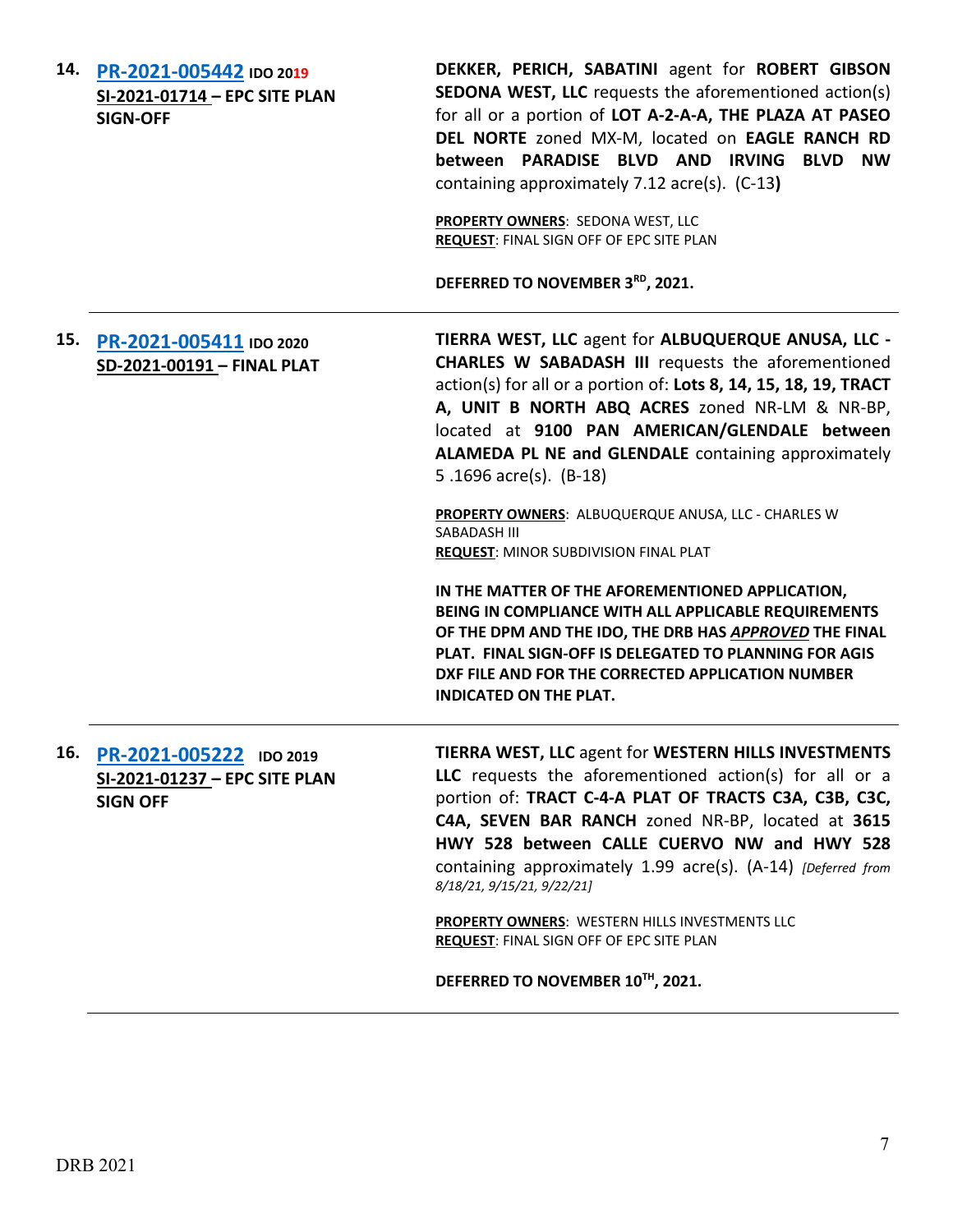| 17. | PR-2021-005657 IDO 2020<br>SD-2021-00192 - PRELIMINARY/FINAL<br><b>PLAT</b><br><b>Sketch plat 7-14-2021</b>                                  | <b>COMMUNITY SCIENCES CORPORATION agent for LAURA</b><br><b>DURR</b> requests the aforementioned action(s) for all or a<br>portion of: LOTS 7 THRU 9, WINTERWOOD PARK zoned<br>R-1D, located at 608-616 AUTUMNWOOD PL SE between<br>NORTH OF WINTERWOOD WAY SE and TIJERAS ARROYO<br>containing approximately 1.5859 acre(s). (L-23)                                                                                                                                                                   |
|-----|----------------------------------------------------------------------------------------------------------------------------------------------|--------------------------------------------------------------------------------------------------------------------------------------------------------------------------------------------------------------------------------------------------------------------------------------------------------------------------------------------------------------------------------------------------------------------------------------------------------------------------------------------------------|
|     |                                                                                                                                              | PROPERTY OWNERS: LAURA DURR<br>REQUEST: COMBINE 3 EXISTING LOTS INTO 2 NEW LOTS                                                                                                                                                                                                                                                                                                                                                                                                                        |
|     |                                                                                                                                              | IN THE MATTER OF THE AFOREMENTIONED APPLICATION,<br>BEING IN COMPLIANCE WITH ALL APPLICABLE REQUIREMENTS<br>OF THE DPM AND THE IDO, THE DRB HAS APPROVED THE<br>PRELIMINARY/ FINAL PLAT. FINAL SIGN OFF IS DELEGATED TO<br>HYDROLOGY FOR CROSS LOT DRAINAGE EASEMENT NOTE TO<br>BE ADDED TO THE PLAT, AND TO PLANNING FOR UTILITY<br><b>COMPANY SIGNATURES, THE AGIS DXF FILE, THE SIDEWALK</b><br>WAIVER NOTE ADDED TO THE PLAT AND FOR THE APPLICATION<br><b>NUMBER TO BE INDICATED ON THE PLAT.</b> |
| 18. | PR-2019-002411 IDO 2020<br>SD-2021-00193 - EXTENSION OF<br><b>PRELIMINARY PLAT</b><br>SD-2021-00194 - VACATION OF PRIVATE<br><b>EASEMENT</b> | ISAACSON & ARFMAN, INC. - ÅSA NILSSON-WEBER agent for<br>SUCCESS LAND HOLDINGS, INC. - SCOTT STEFFEN requests<br>the aforementioned action(s) for all or a portion of: TRACT<br>FD1, FD2 & FD3, ASPIRE SUBDIVISION zoned R-1A, located<br>at 118TH ST SW between AMOLE MESA AVE SW and<br><b>COLOBEL ABEL SW</b> containing approximately 27.48 acre(s).<br>$(N-08)$                                                                                                                                   |
|     |                                                                                                                                              | PROPERTY OWNERS: SUCCESS LAND HOLDINGS, INC<br>REQUEST: APPROVAL OF EXTENSION OF PRELIMINARY PLAT AND<br><b>VACATION OF PRIVATE EASEMENT</b>                                                                                                                                                                                                                                                                                                                                                           |
|     |                                                                                                                                              | IN THE MATTER OF THE AFOREMENTIONED APPLICATIONS,<br>BEING IN COMPLIANCE WITH ALL APPLICABLE REQUIREMENTS<br>OF THE DPM AND THE IDO, THE DRB HAS APPROVED THE<br><b>VACATION OF PRIVATE EASEMENT AND THE ONE-YEAR</b><br><b>EXTENSION OF THE PRELIMINARY PLAT.</b>                                                                                                                                                                                                                                     |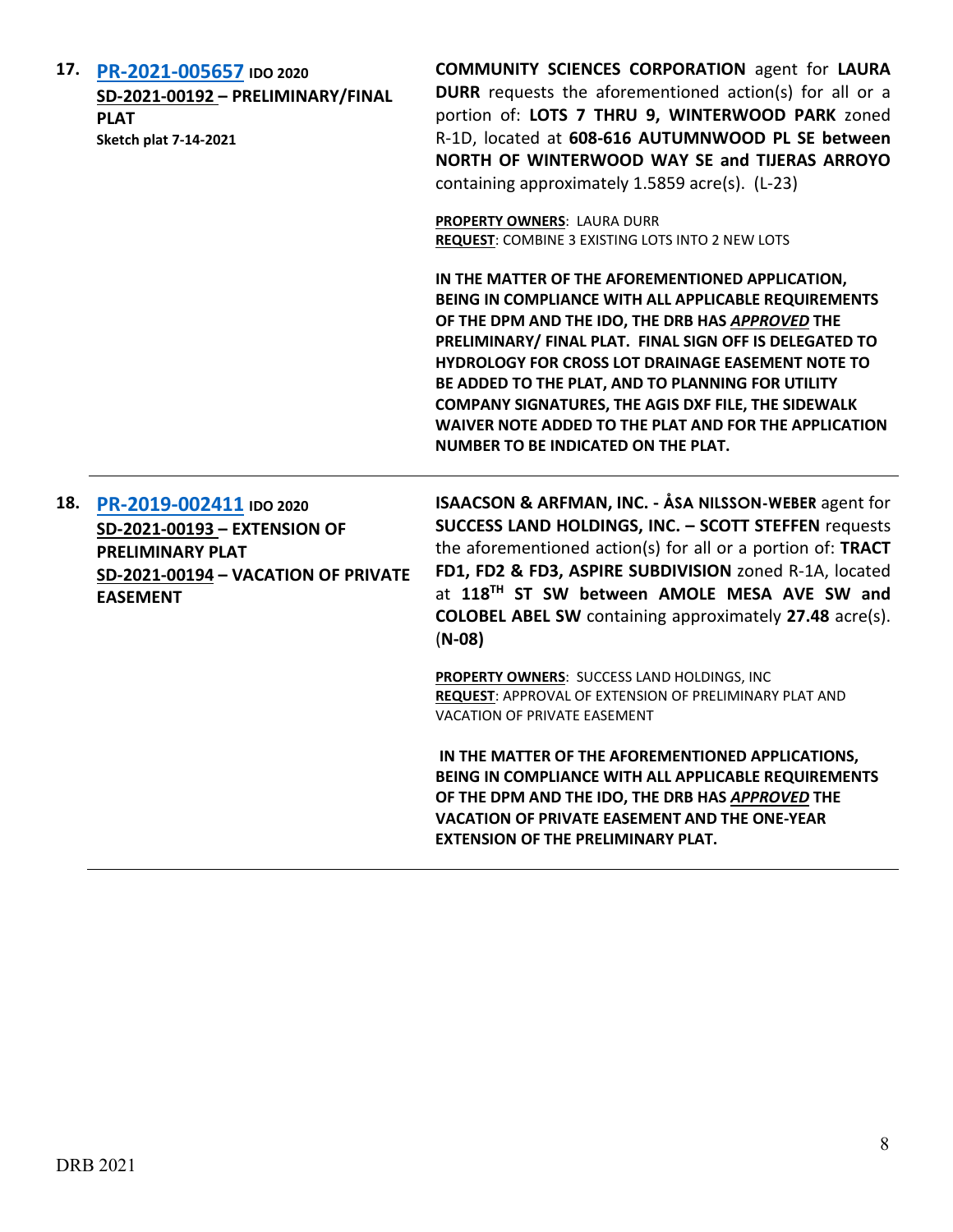| 19. | PR-2021-005953 IDO 2020<br>SD-2021-00195 - PRELIMINARY/FINAL<br><b>PLAT</b><br><b>Sketch plat 9-15-2021</b> | <b>YVETTE CHAVEZ</b> requests the aforementioned action(s) for<br>all or a portion of LOTS 8 & 9, LAVALAND SUBDIVISION<br>zoned R-1, located at 629/631 57TH ST between COORS and<br>FORTUNA containing approximately 0.36 acre(s). (J-11)                                                                                                                                                                                                                                                        |
|-----|-------------------------------------------------------------------------------------------------------------|---------------------------------------------------------------------------------------------------------------------------------------------------------------------------------------------------------------------------------------------------------------------------------------------------------------------------------------------------------------------------------------------------------------------------------------------------------------------------------------------------|
|     |                                                                                                             | <b>PROPERTY OWNERS: YVETTE CHAVEZ</b><br>REQUEST: LOT LINE ADJUSTMENT BETWEEN LOTS 8 & 9 TO<br>INCORPRATE AN ACCESSORY BUILDING ONTO LOT 9 AND PROVIDE<br><b>BACKYARD ACCESS.</b>                                                                                                                                                                                                                                                                                                                 |
|     |                                                                                                             | IN THE MATTER OF THE AFOREMENTIONED APPLICATION,<br>BEING IN COMPLIANCE WITH ALL APPLICABLE REQUIREMENTS<br>OF THE DPM AND THE IDO, THE DRB HAS APPROVED THE<br>PRELIMINARY/ FINAL PLAT. FINAL SIGN OFF IS DELEGATED TO<br>TRANSPORTATION FOR JUSTIFICATION LETTER/EXHIBIT WITH<br>MEASUREMENTS REFERENCING THE EXISTING 3 % FT SIDEWALK<br>AND TO PLANNING FOR THE AGIS DXF FILE, A CROSS LOT<br>DRAINAGE NOTE ADDED TO THE PLAT, AND THE CORRECTED<br>APPLICATION NUMBER INDICATED ON THE PLAT. |
| 20. | PR-2021-005009 IDO 2019<br>SD-2021-00091 - PRELIMINARY/FINAL<br><b>PLAT</b>                                 | WAYJOHN SURVEYING INC. agent(s) for BLAKES LOTA<br><b>BURGER LLC</b> request(s) the aforementioned action(s) for all<br>or a portion of PARCELS 6 THRU 10, ATRISCO BUSINESS<br>PARK zoned MX-M, located at NE Corner of COORS BLVD<br>and FORTUNA ROAD, containing approximately 1.3523<br>acre(s). (J-10)[Deferred from 5/19/21, 7/14/21, 8/4/21, 8/18/21]                                                                                                                                       |
|     |                                                                                                             | <b>PROPERTY OWNERS: BLAKE'S LOTABURGER</b><br>REQUEST: COMBINE 5 LOTS INTO ONE LOT<br>DEFERRED TO DECEMBER 1ST, 2021                                                                                                                                                                                                                                                                                                                                                                              |

### *SKETCH PLAT*

**21. [PR-2021-006077](http://data.cabq.gov/government/planning/DRB/PR-2021-006077/DRB%20Submittals/PR-2021-006077_Oct_20_2021/Application/) IDO 2020 PS-2021-00120 – SKETCH PLAT**

**IVAN SANTISTEVAN** agent for **ADTI, LLC** requests the aforementioned action(s) for all or a portion of: **LOT 1 BLOCK 1, HIGHLAND SOUTH ADDITION** zoned R-1A, located at **701 HIGH ST SE between ELM and WALTER** containing approximately 0.163 acre(s). (K-14)

**PROPERTY OWNERS**: MARTHA M GALLEGOS ROYBAL **REQUEST**: LOT SPLIT- 1 LOT INTO 2

**THE SKETCH PLAT WAS REVIEWED AND COMMENTS WERE PROVIDED.**